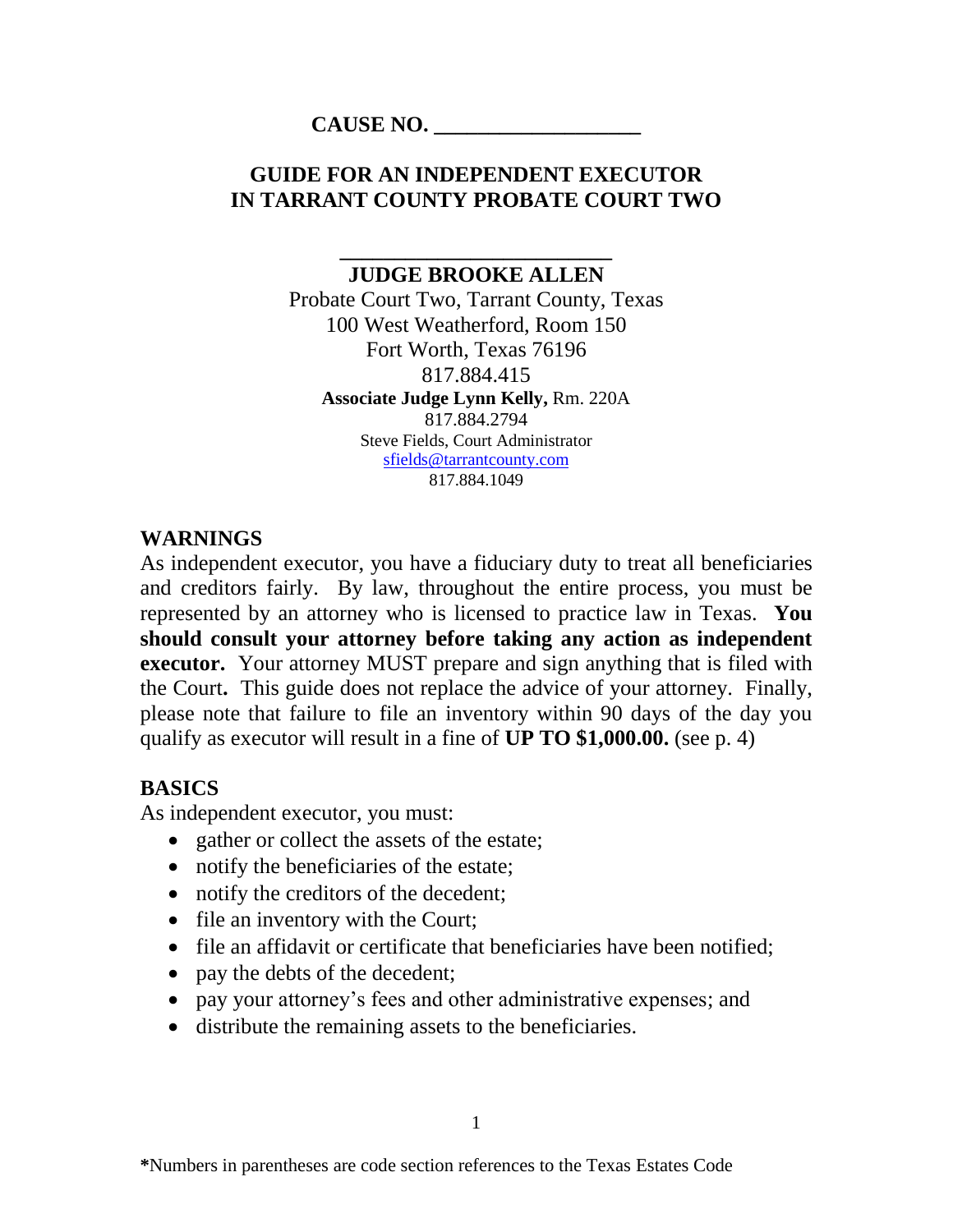## **QUALIFYING TO SERVE**

Within 20 days of the date the Court signs an Order Admitting the Will to Probate and Appointing Independent Executor (305.003), you must:

- file an Oath signed and sworn to in Court or before a notary;
- file a Bond unless the appointing Order waives Bond;
- file an Appointment of Resident Agent if you do not reside in TEXAS.

The Court's approval of the last of the required documents establishes your "Qualification Date", from which the time on your duties starts to run.

# **LETTERS TESTAMENTARY**

On or after your Qualification Date, you are entitled to obtain Letters Testamentary (306.001) from the Probate Clerk by calling 817-884-2840 or visiting the clerk's office between the hours of 8 a.m. and 5 p.m. in Room 233 on the west end of the  $2<sup>nd</sup>$  Floor of the Historic County Courthouse at 100 West Weatherford in Fort Worth. Contact the clerk for the fee for these letters. Letters Testamentary establish your authority to serve as independent executor of the estate. Banks, brokers, real estate agents, etc., will often ask you for an original of your Letters Testamentary that has been certified within the past 60 days. Some third parties will also want a certified copy of the Will. Letters Testamentary and certified copies of Wills can be obtained from the clerk for a fee.

## **NOTIFYING CREDITORS**

- **General Published Notice. Within one month** of your Qualification Date you must publish a notice to creditors in a newspaper in the county (Commercial Recorder at 817.926.5351).
- The notice is to include your Qualification Date, the address to which claims should be presented, and an instruction that claims either be addressed: (a) in care of the executor; (b) in care of the attorney; or (c) in care of the "representative, estate of  $\qquad$  ." (308.051)
- **Proof of Publication.** A copy of the printed notice, together with the affidavit of the publisher shall be filed with the Clerk (308.052).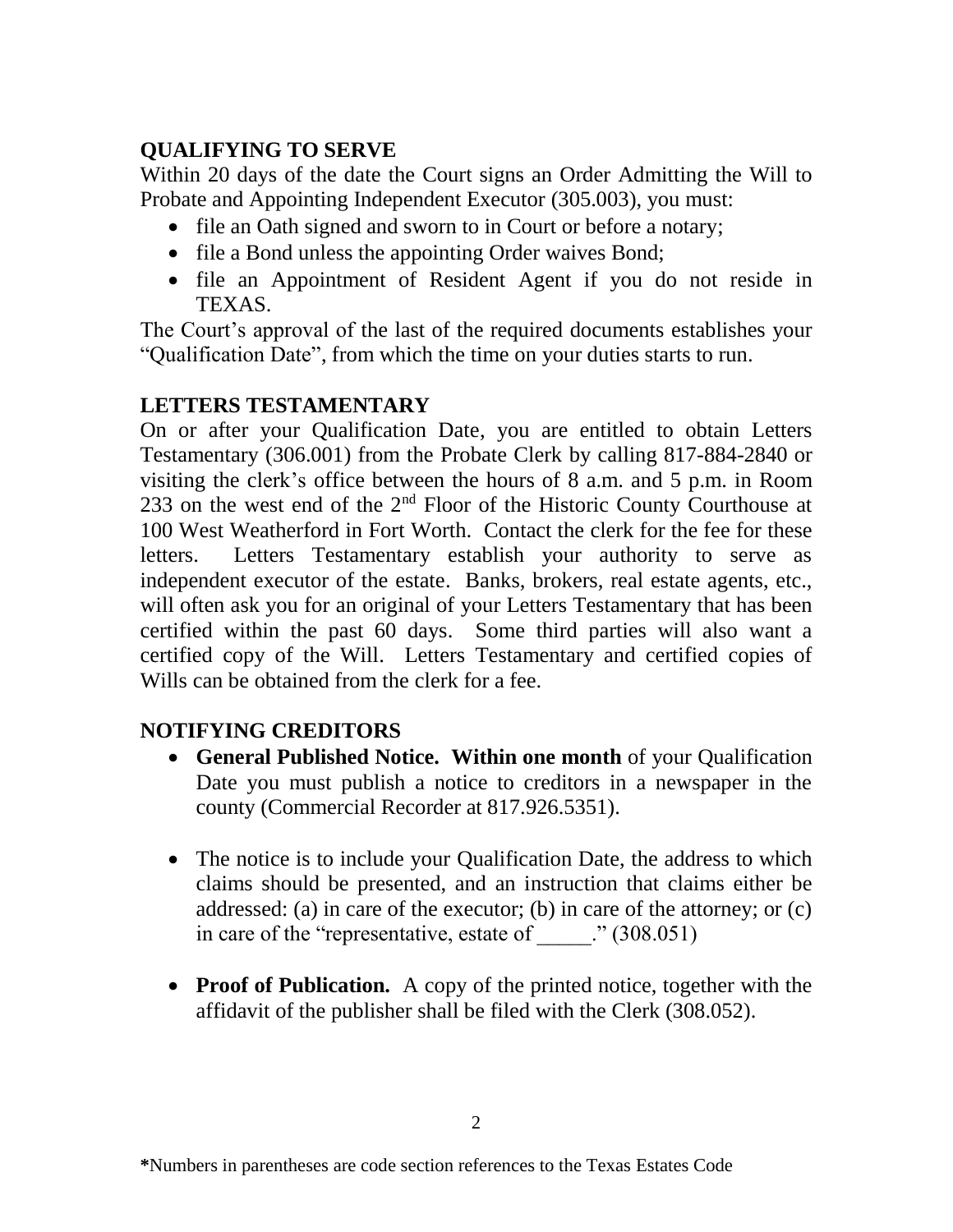- **Comptroller's Notice.** If the decedent remitted or should have remitted taxes administered by the comptroller of public accounts, you should send notice as above to the comptroller by certified mail (308.051).
- **Notice to Secured Creditors. Within 2 months** of your Qualification Date, you must provide notice by certified mail, return receipt requested, to all creditors known to have a claim for money against the estate that is secured by real or personal property of the estate. The contents of this notice are the same as mentioned above and proof of the service of this notice should also be filed with the Clerk (308.053).
- **Permissive Notice to Unsecured Creditors.** At **any time before the estate is closed**, you may provide notice by certified mail, return receipt requested, to an unsecured creditor having a claim for money against the estate expressly stating that the creditor must present a claim within 4 months after the date of the receipt of the notice or the claim is barred. The notice must include the items listed General Published Notice mentioned above (308.054).
- **Penalty for Failure to Notify Creditors.** If you fail to provide the notices required above, other than the permissive notice, you and the sureties on your bond, are personally liable for any damage which any person suffers by reason of such neglect, unless it appears that such person had notice otherwise (308.056).

#### **NOTICE TO BENEFICIARIES**

**Within 60 days** of the date of the order admitting the will to probate, you, with the assistance of your attorney, must notify by certified mail, return receipt requested, all persons and entities named as beneficiaries in the Will. The notice must state the name and address of the beneficiary; the decedent's name; that the decedent's will has been admitted to probate; that the beneficiary to whom or for whom the notice is provided is named as a beneficiary in the will; and the independent executor's name and contact information. A copy of the Will and the Order admitting the Will to Probate must be attached to this notice (308.003).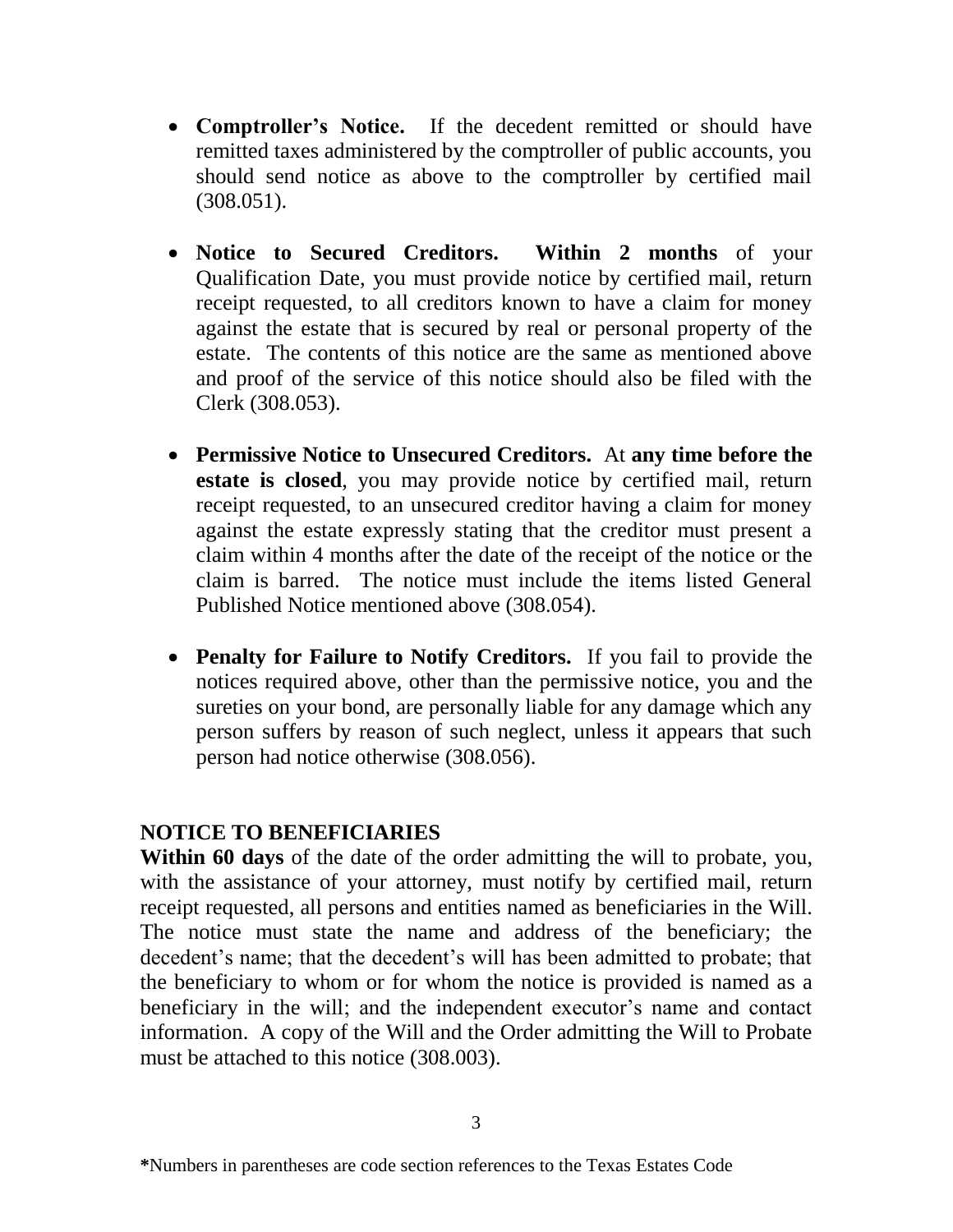In the alternative, each beneficiary may sign a waiver of this notice which should be filed with the clerk.

### **AFFIDAVIT OR CERTIFICATE OF NOTICE**

**Within 90 days** of the date of the order admitting the will to probate, the independent executor must sign and file a sworn affidavit or a certificate signed by the attorney for the independent executor that states the name and address of each beneficiary notified of the probate by certified mail; the name and address of each beneficiary who filed a waiver of the notice; the name of each beneficiary whose identity or address could not be ascertained despite the independent executor's exercise of reasonable diligence; and any other information necessary to explain the independent executor's inability to provide the notice to or for any beneficiary. The affidavit or certificate may be included as part of the inventory, appraisement and list or claims, or included as part of an application for extension of time to file the inventory, appraisement and list of claims.

## **INVENTORY\***

**Within 90 days** of your Qualification Date, you, with the assistance of your attorney, must file with the Court a sworn inventory, appraisement and list of claims ("Inventory") of the estate. **Failure to file your Inventory timely could result in your removal as independent executor and a fine of up to \$1,000.00** (309.057c). **Please ask your attorney to request an extension if you are unable to file your Inventory on time**. **Do not depend on the court's Show Cause Order as a reminder to file your Inventory.** Your Inventory must be prepared by and **signed by your attorney**, and must:

- List all personal property of the estate wherever it is located with cash and investment account descriptions including the name and address of the bank or brokerage firm and at least the last four numbers of each account;
- List all real property that is located in Texas;
- List all property owned in common with others, including the fraction of the interest owned by the estate;
- Specify what portion of the property, if any, is separate property and what portion of the property, if any, is community property;
- List the fair market value of each item of property as of the decedent's date of death; and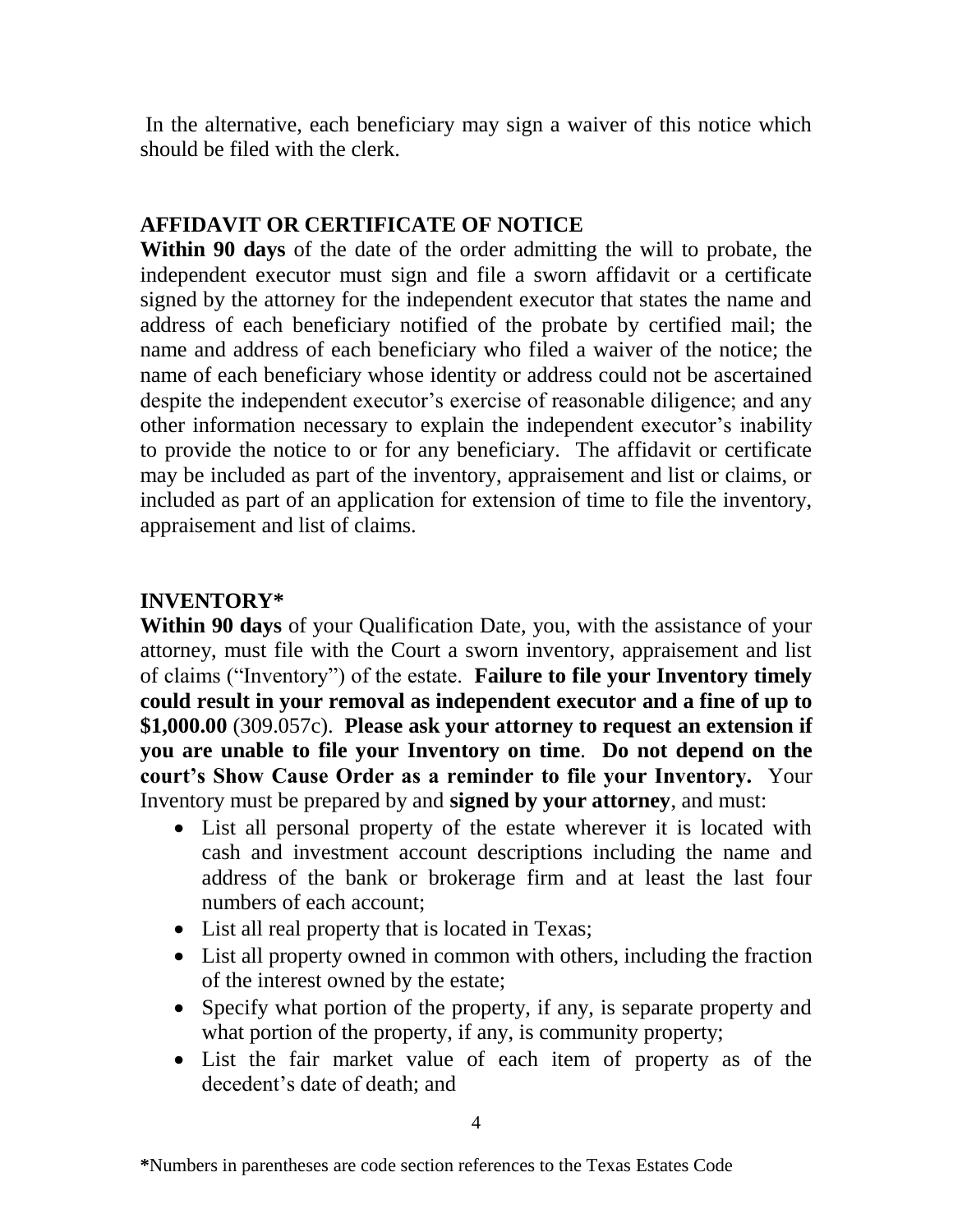- List all claims that the estate has against other parties including the name and address of the debtor; the nature of the claim; the initial date and the due date of the claim; the amount of the claim and its rate of interest; and whether the claim is separate or community;
- **Do not list the debts of the estate on your Inventory;**
- If your Inventory is not approved, file an amended inventory (309.054).

\***Affidavit in Lieu of Inventory –** If there are no unpaid debts, except for secured debts, taxes and administration expenses, at the time the Inventory is due, including extensions, an independent executor may file, in lieu of the Inventory, within 90 days of the Qualification Date, unless extended, an affidavit stating that all debts, except for secured debts, taxes, and administration expenses, are paid and that all beneficiaries have received a verified, full and detailed inventory (309.056).

### **COLLECTING ASSETS**

An independent executor shall:

- take care of the estate property as a prudent person would take of his or her own property and shall keep real property in good repair  $(351.101);$
- collect all personal property, record books, title papers, and other business papers of the estate (351.102);
- keep estate funds in a separate designated account and not mix estate funds with the executor's private funds;
- use ordinary diligence to collect all claims and debts due the estate and to recover possession of all property of the estate provided there is a reasonable prospect of collecting such claims or recovering such property (351.151);
- Seek court approval prior to entering into a contingency fee contract with an attorney that exceeds 33% of the property to be recovered (351.152).

### **SELLING ASSETS**

Your power to sell assets of the estate should be addressed in the Will. You should not sell any estate assets without first consulting your attorney.

If the Will does not specifically permit you power to sell estate real property and such sale becomes necessary, your attorney must apply to sell real property under Court order (356.251). This is a multi-step procedure that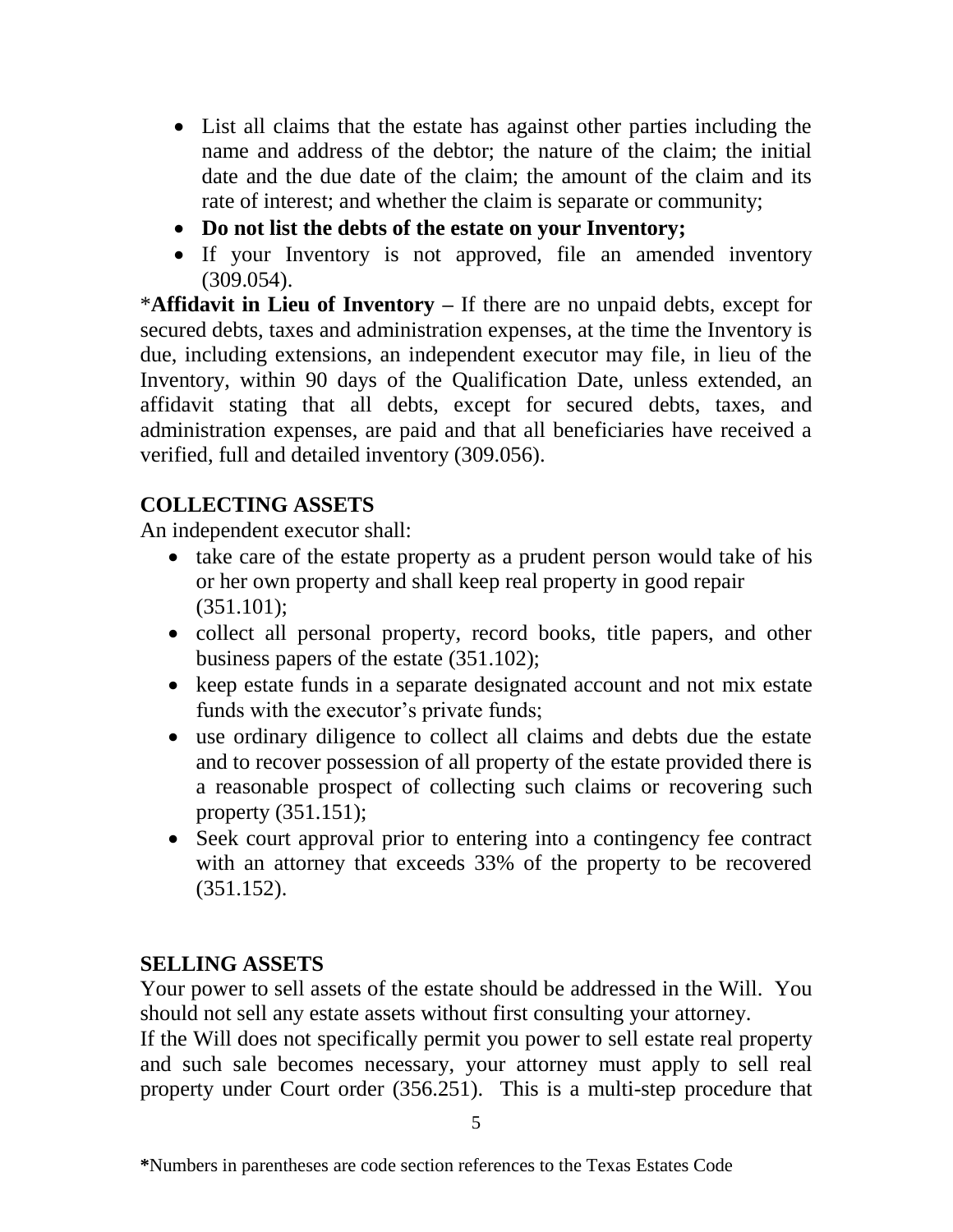requires posted notice for specified periods of time thus allowing beneficiaries the right to object to such sale. Therefore, you should not enter into any contracts to sell real property without consulting your attorney and obtaining court permission if necessary.

# **CLAIMS**

Please consult your attorney when you receive a claim or a claim is filed with the Clerk by a creditor. Here are some general rules about claims:

- **Presentment.** Claims of creditors against the estate may be presented to you at any time before the estate is closed if the claim is not barred by the permissive notice mentioned above or by the general statute of limitations. Claims may be secured or unsecured by estate assets.
- **Action on Claims.** Once you receive a claim or if a claim is filed with the Clerk, you should immediately contact your attorney because certain deadlines may apply for dealing with the claim. Under certain circumstances, if a creditor files suit on a just claim that has been rejected, the court may find you personally liable for the cost of the suit, and you may be removed as executor for failure to have properly acted on the claim.
- **Barred Claims.** Claims that are barred by the general statute of limitations should be rejected. Claims of creditors to whom you sent the permissive notice described above are barred if they are not presented or filed within four months from the date the creditor received the notice. These late claims should also be rejected.
- **Payment of Claims.** If the estate is insolvent, claims should not be paid until the estate has been open at least six months because claims have a certain priority of payment. You should consult your attorney prior to paying any claims.

## **TAXES**

You must consult with your attorney as to whether you must file any income tax, state inheritance tax, or federal estate tax returns. You may need to file income tax returns for both the decedent and the estate.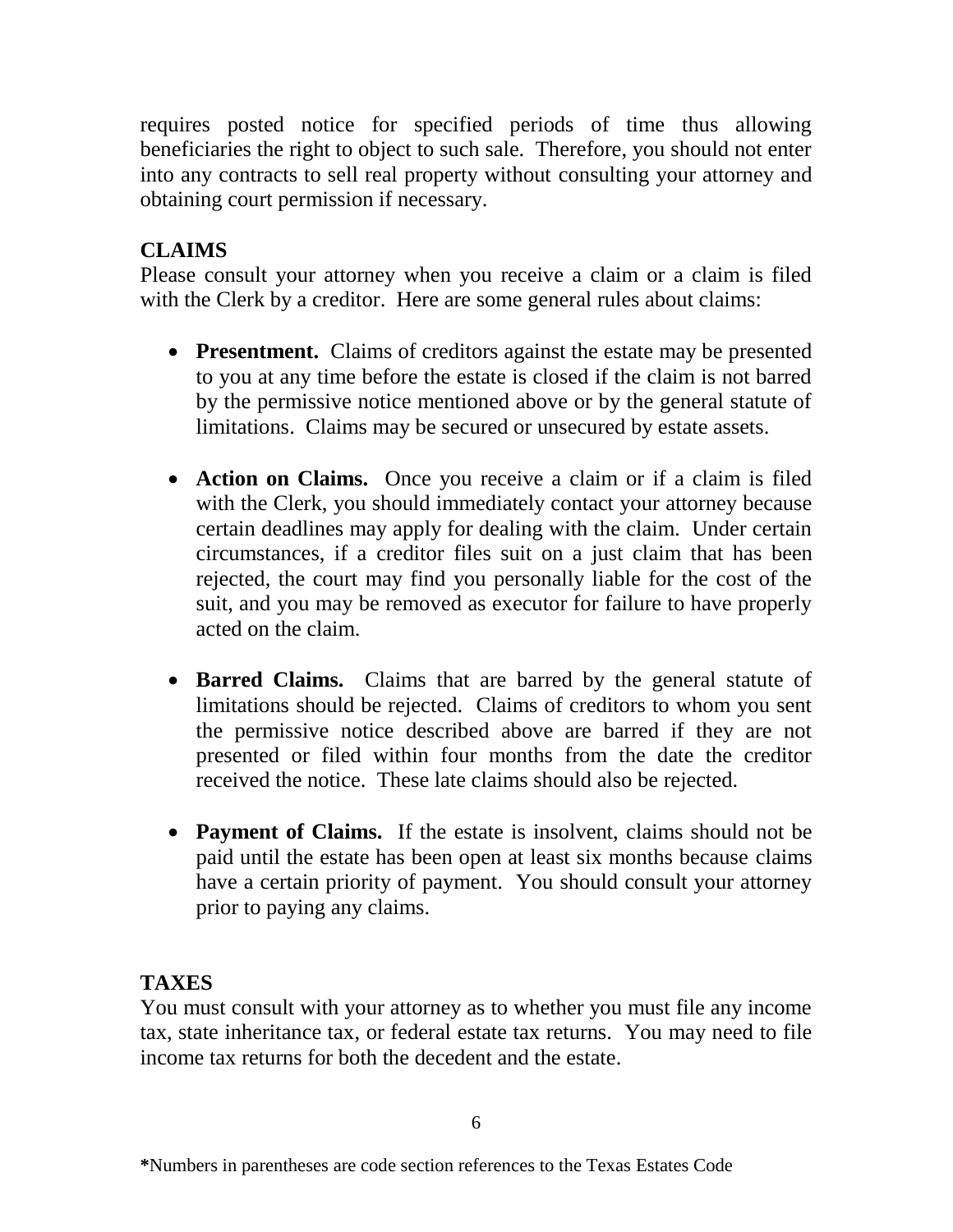Upon application from your attorney, the court will normally grant an extension of the Inventory filing date until the date the Federal Estate Tax is due. All necessary tax returns must be filed prior to closing the estate. You are also responsible for paying, out of estate funds, all real property taxes due on estate property.

#### **COMPENSATION**

As independent executor, your compensation is dictated by the provisions of the decedent's will. If the decedent's will is silent on this issue, the law provides that you are entitled to five percent (5%) of the receipts and disbursements, with exceptions (352.002). Please consult your attorney as to the amount of compensation you are entitled. The court does not approve the compensation of an independent executor unless it is contested by a beneficiary or creditor.

#### **CLOSING THE ESTATE**

The estate should generally remain open at least six months from your Qualification Date. Once you have collected the assets of the estate, notified any creditors of the estate, filed the Inventory or Affidavit in Lieu of Inventory, and paid all legitimate claims, you should consult your attorney about distributing the remaining assets to the beneficiaries as directed in the Will. Your attorney may want to prepare receipts to be signed by the beneficiaries stating that they have received their share of property from the estate. These receipts may then be filed with the Clerk and attached to a Closing Report or a Notice of Closing of the Estate (405.004). If you were required to file a Bond, the Closing Report (**but not a Notice of Closing of the Estate)** will operate to release the sureties on your Bond, and a certified copy should be sent to your bonding company. Once the Closing Report or Notice of Closing Estate is filed, persons having claims against the estate must deal directly with the beneficiaries. Many independent executors choose not to close the estate, in the event more estate assets are located in the future. However, some independent executors choose to file a Closing Report or Notice of Closing Estate to begin the running of the general statute of limitations. Please consult your attorney as to what document, if any, should be filed in your case.